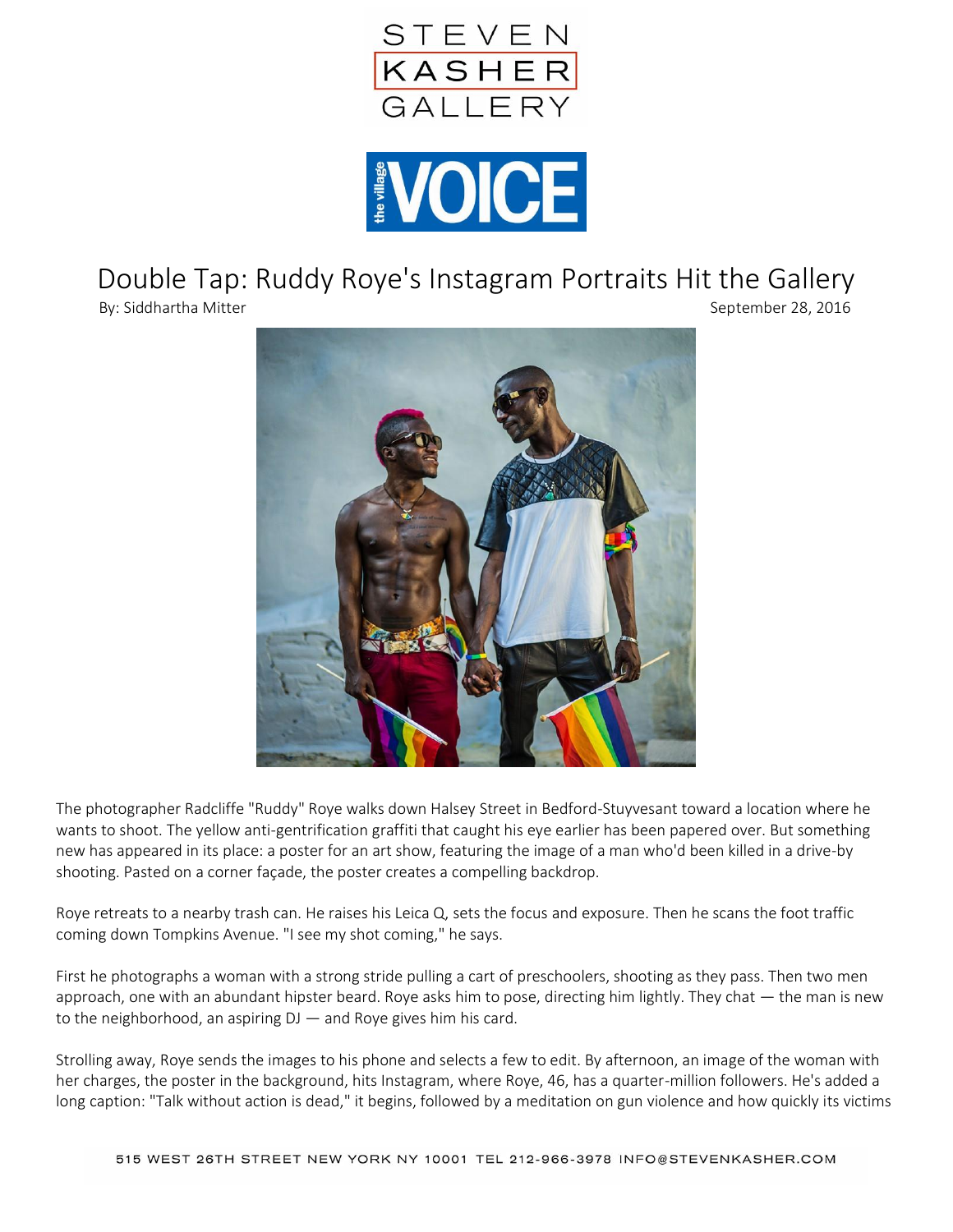

are forgotten. A heartfelt discussion swiftly unfolds in the comments, with people sharing everything from policy ideas to personal memories of the corner the image depicts.

This is Roye's modus operandi: For the past few years, the bulk of his work has been the posed or candid portraits and annotations he posts on Instagram. Now a selection of these images appears in large format at Steven Kasher Gallery. About half were made in Bed-Stuy and have an intimate, local feel: A man in a quilted jacket carrying a hand drill stands before a (now demolished) mural of black heroes; an elderly woman gets help crossing the street amid a snowstorm. Others carry a more overt political charge. A black couple is shown at this year's pride parade in Manhattan; their joy has a poignant undercurrent, and Roye relays, in the caption, their sadness about the Orlando nightclub shooting. And the first image the visitor sees is of a woman on the street in Cleveland during the Republican National Convention, giving the Black Power salute. (The exhibition fittingly accompanies a simultaneous showing of Stephen Shames's photographs of the Black Panther Party.)



Roye, who grew up in Jamaica, started out as a reporter for local newspapers before teaching himself photography. He moved to New York in 2000 and spent time as a stringer for the Associated Press and USA Today, eventually getting admitted to the renowned black photography collective Kamoinge and traveling under its aegis to the Gulf Coast after Hurricane Katrina. The trip would be a turning point in his practice, the moment when it began to center on real interaction with his subjects.

Until then, he says, "I was always a silent observer. I would shoot and walk away." But working in New Orleans and Alabama with a 4x5 large-format camera, he lost that luxury. "I had to stand next to the camera and just talk to someone, look and wait for the image," he says. "That's where the part began where we're going to have a conversation."

Roye's Instagram epiphany, in 2012, came at a confluence. He'd been living in Bed-Stuy for a decade, watching gentrification worsen the marginalization of the poor, the homeless, the elderly. The death of Trayvon Martin was stoking